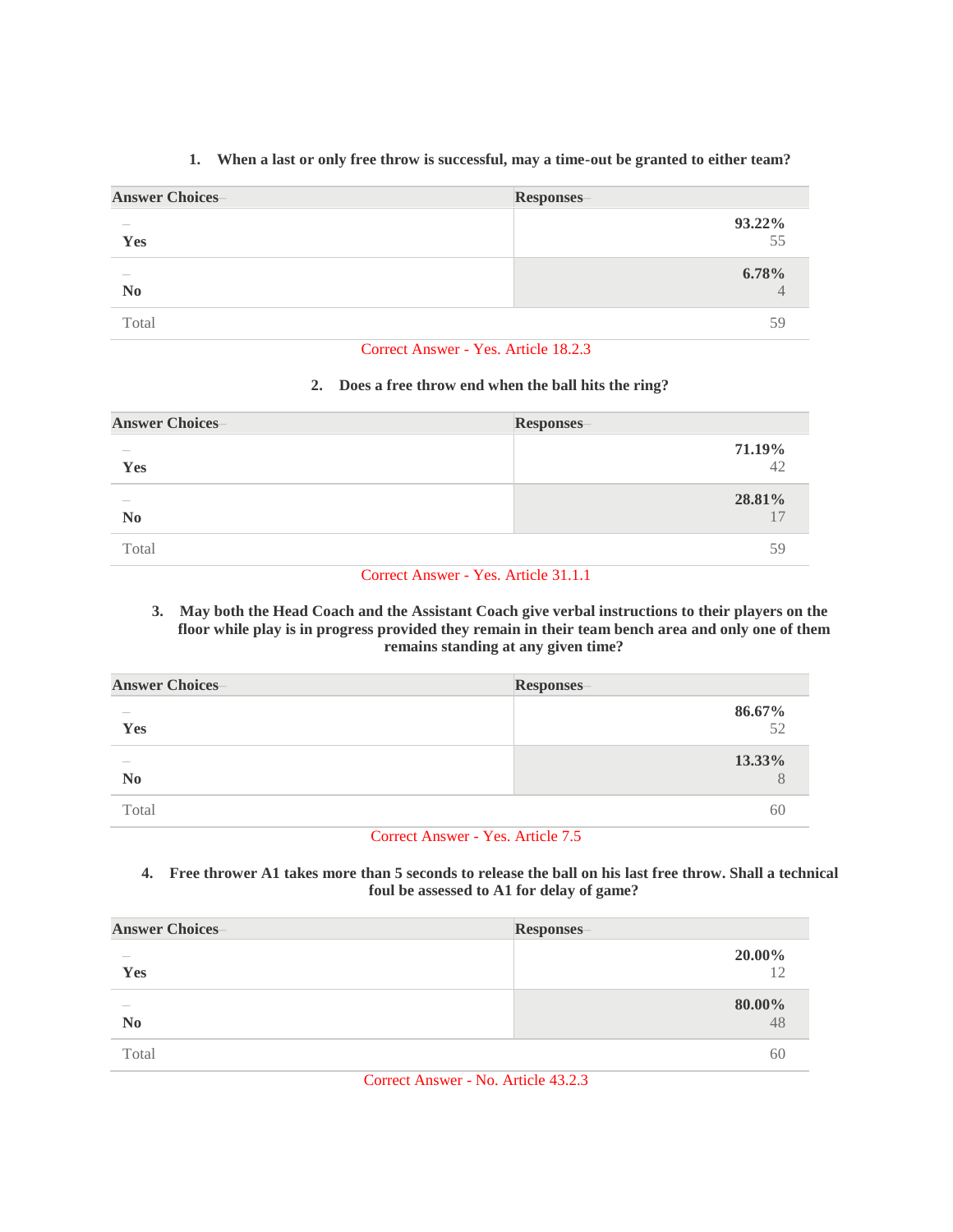## **5. Team A is granted a time-out. Is this considered an interval of play?**

| <b>Answer Choices-</b> | <b>Responses-</b> |
|------------------------|-------------------|
| $\frac{1}{2}$          | 41.67%            |
| Yes                    | 25                |
| $\frac{1}{2}$          | 58.33%            |
| N <sub>0</sub>         | $\overline{35}$   |
| Total                  | 60                |

## Correct Answer - No. Articles 8.5 and 8.6

### **6. Does the first period begin when, during the jump ball, the ball is legally tapped by one of the jumpers?**

| <b>Answer Choices</b>      | <b>Responses-</b> |
|----------------------------|-------------------|
| $\frac{1}{2}$<br>Yes       | 45.00%<br>27      |
| $\cdots$<br>N <sub>0</sub> | 55.00%<br>$33$    |
| Total                      | 60                |

Correct Answer - No. Article 9.1

#### **7. May a basket count if the ball enters the basket after a period has ended?**

| <b>Answer Choices</b>                                                                                                                                                                                                                                                                                                                                                                                                                                                      | Responses- |
|----------------------------------------------------------------------------------------------------------------------------------------------------------------------------------------------------------------------------------------------------------------------------------------------------------------------------------------------------------------------------------------------------------------------------------------------------------------------------|------------|
| $\frac{1}{2} \left( \frac{1}{2} \right) \left( \frac{1}{2} \right) \left( \frac{1}{2} \right) \left( \frac{1}{2} \right) \left( \frac{1}{2} \right) \left( \frac{1}{2} \right) \left( \frac{1}{2} \right) \left( \frac{1}{2} \right) \left( \frac{1}{2} \right) \left( \frac{1}{2} \right) \left( \frac{1}{2} \right) \left( \frac{1}{2} \right) \left( \frac{1}{2} \right) \left( \frac{1}{2} \right) \left( \frac{1}{2} \right) \left( \frac{1}{2} \right) \left( \frac$ | 86.67%     |
| Yes                                                                                                                                                                                                                                                                                                                                                                                                                                                                        | 52         |
| $\frac{1}{2}$                                                                                                                                                                                                                                                                                                                                                                                                                                                              | 13.33%     |
| N <sub>0</sub>                                                                                                                                                                                                                                                                                                                                                                                                                                                             | 8          |
| Total                                                                                                                                                                                                                                                                                                                                                                                                                                                                      | 60         |

Correct Answer - Yes. Articles 16.1.1 and 10.4

# **8. Is the ball live when it is at the disposal of the player making the throw-in?**

| <b>Answer Choices-</b> | <b>Responses</b> |
|------------------------|------------------|
| $\frac{1}{2}$          | 80.00%           |
| Yes                    | 48               |
| $\frac{1}{2}$          | 20.00%           |
| N <sub>0</sub>         | 12               |
| Total                  | 60               |

Correct Answer - Yes Article 10.2